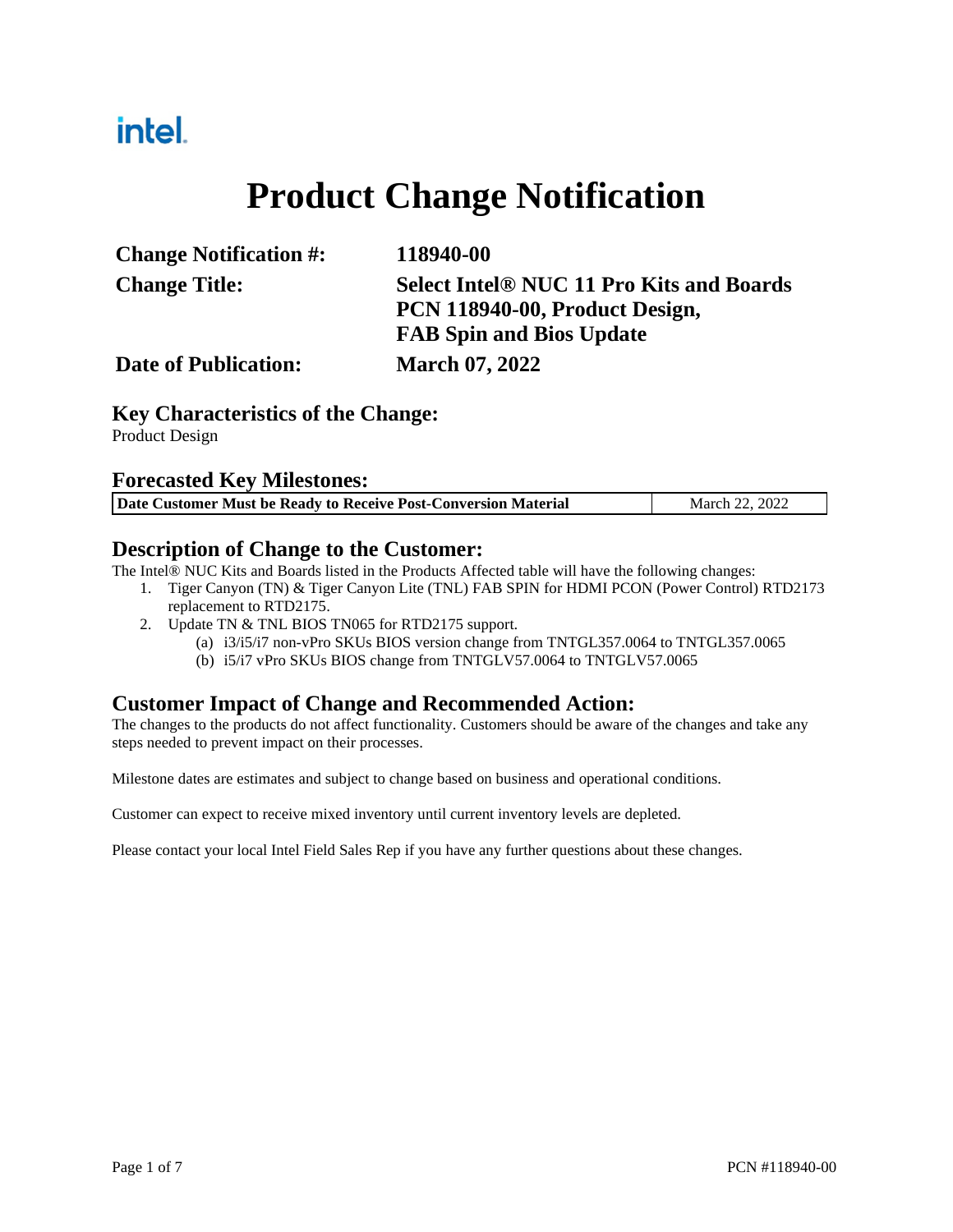### **Products Affected/Intel Ordering Codes:**

| <b>Marketing Name</b>                                       | <b>Product Code</b> | MM#    | <b>Pre Change</b><br><b>SA</b> | <b>Pre Change</b><br>AA | <b>Post Change</b><br><b>SA</b> | <b>Post Change</b><br>AA |
|-------------------------------------------------------------|---------------------|--------|--------------------------------|-------------------------|---------------------------------|--------------------------|
| Intel® NUC 11 Pro Kit NUC11TNKv5, no cord,<br>single pack   | BNUC11TNKV50000     | 99A6X5 | M11917-406                     | M11900-405              | M11917-500                      | M11900-500               |
| Intel® NUC 11 Pro Board NUC11TNBv5, 5 pack                  | BNUC11TNBV50000     | 99A78T |                                | M76895-405              |                                 | M76895-500               |
| Intel® NUC 11 Pro Board NUC11TNBv7, 5 pack                  | BNUC11TNBV70000     | 99A78V |                                | M76890-405              |                                 | M76890-500               |
| Intel® NUC 11 Pro Kit NUC11TNKv5, US cord,<br>single pack   | BNUC11TNKV50001     | 99A78W | M11917-406                     | M11900-405              | M11917-500                      | M11900-500               |
| Intel® NUC 11 Pro Kit NUC11TNKv5, EU cord,<br>single pack   | BNUC11TNKV50002     | 99A79Z | M11917-406                     | M11900-405              | M11917-500                      | M11900-500               |
| Intel® NUC 11 Pro Kit NUC11TNHv5, no cord,<br>single pack   | BNUC11TNHV50000     | 99A7AF | M11919-406                     | M11900-405              | M11919-500                      | M11900-500               |
| Intel® NUC 11 Pro Kit NUC11TNHv5, US cord,<br>single pack   | BNUC11TNHV50001     | 99A7AG | M11919-406                     | M11900-405              | M11919-500                      | M11900-500               |
| Intel® NUC 11 Pro Kit NUC11TNHv5, EU cord,<br>single pack   | BNUC11TNHV50002     | 99A7AH | M11919-406                     | M11900-405              | M11919-500                      | M11900-500               |
| Intel® NUC 11 Pro Kit NUC11TNHv50L, no cord,<br>single pack | BNUC11TNHV50L00     | 99A7AK | M11920-406                     | M11900-405              | M11920-500                      | M11900-500               |
| Intel® NUC 11 Pro Kit NUC11TNKv7, no cord,<br>single pack   | BNUC11TNKV70000     | 99A7JH | K87767-406                     | K87766-405              | K87767-500                      | K87766-500               |
| Intel® NUC 11 Pro Kit NUC11TNKv7, US cord,<br>single pack   | BNUC11TNKV70001     | 99A7JK | K87767-406                     | K87766-405              | K87767-500                      | K87766-500               |
| Intel® NUC 11 Pro Kit NUC11TNKv7, EU cord,<br>single pack   | BNUC11TNKV70002     | 99A7JL | K87767-406                     | K87766-405              | K87767-500                      | K87766-500               |
| Intel® NUC 11 Pro Kit NUC11TNHv7, no cord,<br>single pack   | BNUC11TNHV70000     | 99A7JR | K87768-405                     | K87766-405              | K87768-500                      | K87766-500               |
| Intel® NUC 11 Pro Kit NUC11TNHv7, US cord,<br>single pack   | BNUC11TNHV70001     | 99A7JT | K87768-405                     | K87766-405              | K87768-500                      | K87766-500               |
| Intel® NUC 11 Pro Kit NUC11TNHv7, EU cord,<br>single pack   | BNUC11TNHV70002     | 99A7JV | K87768-405                     | K87766-405              | K87768-500                      | K87766-500               |
| Intel® NUC 11 Pro Kit NUC11TNHv70L, no cord,<br>single pack | BNUC11TNHV70L00     | 99A7JX | K87762-405                     | K87766-405              | K87762-500                      | K87766-500               |
| Intel® NUC 11 Pro Board NUC11TNBi3, 5 pack                  | BNUC11TNBI30000     | 99A874 |                                | M76898-404              |                                 | M76898-500               |
| Intel® NUC 11 Pro Board NUC11TNBi5, 5 pack                  | BNUC11TNBI50000     | 99A875 |                                | M76897-404              |                                 | M76897-500               |
| Intel® NUC 11 Pro Board NUC11TNBi7, 5 pack                  | BNUC11TNBI70000     | 99A876 |                                | M76891-403              |                                 | M76891-500               |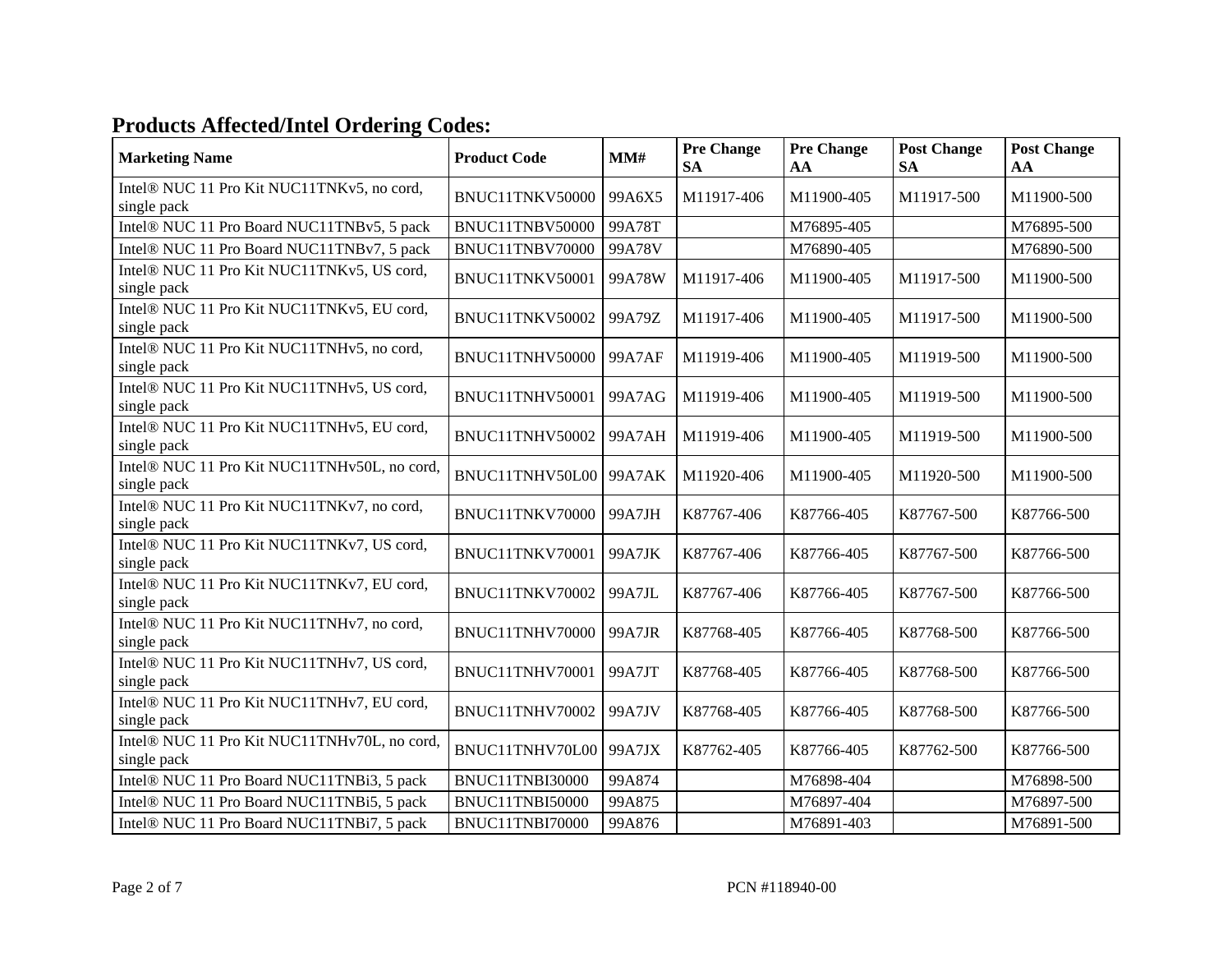| <b>Marketing Name</b>                                       | <b>Product Code</b> | MM#    | <b>Pre Change</b><br><b>SA</b> | <b>Pre Change</b><br>AA | <b>Post Change</b><br><b>SA</b> | <b>Post Change</b><br>AA |
|-------------------------------------------------------------|---------------------|--------|--------------------------------|-------------------------|---------------------------------|--------------------------|
| Intel® NUC 11 Pro Kit NUC11TNKi3, no cord,<br>single pack   | BNUC11TNKI30000     | 99A8A2 | M11929-405                     | M11908-404              | M11929-500                      | M11908-500               |
| Intel® NUC 11 Pro Kit NUC11TNKi3, US cord,<br>single pack   | BNUC11TNKI30001     | 99A8A3 | M11929-405                     | M11908-404              | M11929-500                      | M11908-500               |
| Intel® NUC 11 Pro Kit NUC11TNKi3, EU cord,<br>single pack   | BNUC11TNKI30002     | 99A8A4 | M11929-405                     | M11908-404              | M11929-500                      | M11908-500               |
| Intel® NUC 11 Pro Kit NUC11TNKi5, no cord,<br>single pack   | BNUC11TNKI50000     | 99A8A5 | M11922-405                     | M11904-404              | M11922-500                      | M11904-500               |
| Intel® NUC 11 Pro Kit NUC11TNKi5, US cord,<br>single pack   | BNUC11TNKI50001     | 99A8A6 | M11922-405                     | M11904-404              | M11922-500                      | M11904-500               |
| Intel® NUC 11 Pro Kit NUC11TNKi5, EU cord,<br>single pack   | BNUC11TNKI50002     | 99A8A7 | M11922-405                     | M11904-404              | M11922-500                      | M11904-500               |
| Intel® NUC 11 Pro Kit NUC11TNKi7, no cord,<br>single pack   | BNUC11TNKI70000     | 99A8A8 | M11911-405                     | M11895-403              | M11911-500                      | M11895-500               |
| Intel® NUC 11 Pro Kit NUC11TNKi7, US cord,<br>single pack   | BNUC11TNKI70001     | 99A8A9 | M11911-405                     | M11895-403              | M11911-500                      | M11895-500               |
| Intel® NUC 11 Pro Kit NUC11TNKi7, EU cord,<br>single pack   | BNUC11TNKI70002     | 99A8AF | M11911-405                     | M11895-403              | M11911-500                      | M11895-500               |
| Intel® NUC 11 Pro Kit NUC11TNHi30L, no cord,<br>single pack | BNUC11TNHI30L00     | 99A8AJ | M13708-404                     | M11908-404              | M13708-500                      | M11908-500               |
| Intel® NUC 11 Pro Kit NUC11TNHi50L, no cord,<br>single pack | BNUC11TNHI50L00     | 99A8AK | M11926-404                     | M11904-404              | M11926-500                      | M11904-500               |
| Intel® NUC 11 Pro Kit NUC11TNHi70L, no cord,<br>single pack | BNUC11TNHI70L00     | 99A8AL | M11913-404                     | M11895-403              | M11913-500                      | M11895-500               |
| Intel® NUC 11 Pro Kit NUC11TNHi3, no cord,<br>single pack   | BNUC11TNHI30000     | 99A8F1 | M11930-405                     | M11908-404              | M11930-500                      | M11908-500               |
| Intel® NUC 11 Pro Kit NUC11TNHi3, US cord,<br>single pack   | BNUC11TNHI30001     | 99A8F2 | M11930-405                     | M11908-404              | M11930-500                      | M11908-500               |
| Intel® NUC 11 Pro Kit NUC11TNHi3, EU cord,<br>single pack   | BNUC11TNHI30002     | 99A8F3 | M11930-405                     | M11908-404              | M11930-500                      | M11908-500               |
| Intel® NUC 11 Pro Kit NUC11TNHi5, no cord,<br>single pack   | BNUC11TNHI50000     | 99A8F6 | M11924-405                     | M11904-404              | M11924-500                      | M11904-500               |
| Intel® NUC 11 Pro Kit NUC11TNHi5, US cord,<br>single pack   | BNUC11TNHI50001     | 99A8F7 | M11924-405                     | M11904-404              | M11924-500                      | M11904-500               |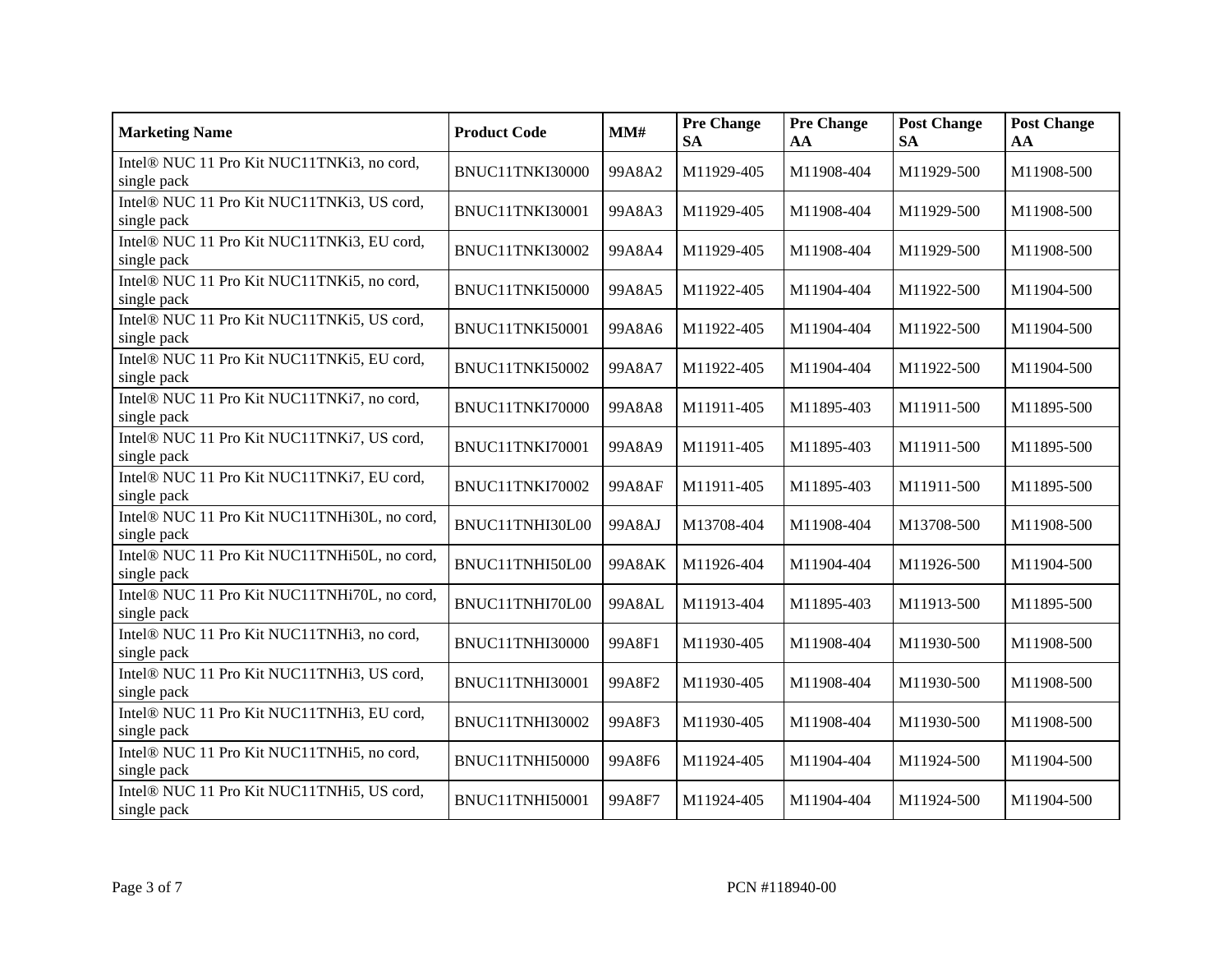| <b>Marketing Name</b>                                       | <b>Product Code</b> | MM#           | <b>Pre Change</b><br><b>SA</b> | <b>Pre Change</b><br>AA | <b>Post Change</b><br><b>SA</b> | <b>Post Change</b><br>AA |
|-------------------------------------------------------------|---------------------|---------------|--------------------------------|-------------------------|---------------------------------|--------------------------|
| Intel® NUC 11 Pro Kit NUC11TNHi5, EU cord,<br>single pack   | BNUC11TNHI50002     | 99A8F8        | M11924-405                     | M11904-404              | M11924-500                      | M11904-500               |
| Intel® NUC 11 Pro Kit NUC11TNHi7, no cord,<br>single pack   | BNUC11TNHI70000     | <b>99A8FA</b> | M14399-404                     | M11895-403              | M14399-500                      | M11895-500               |
| Intel® NUC 11 Pro Kit NUC11TNHi7, US cord,<br>single pack   | BNUC11TNHI70001     | <b>99A8FC</b> | M14399-404                     | M11895-403              | M14399-500                      | M11895-500               |
| Intel® NUC 11 Pro Kit NUC11TNHi7, EU cord,<br>single pack   | BNUC11TNHI70002     | 99A8FD        | M14399-404                     | M11895-403              | M14399-500                      | M11895-500               |
| Intel® NUC 11 Pro Kit NUC11TNHi30P, CN cord,<br>single pack | BNUC11TNHI30P06     | 99AA5P        | M11932-404                     | M11908-404              | M11932-500                      | M11908-500               |
| Intel® NUC 11 Pro Kit NUC11TNHi50W, CN<br>cord, single pack | BNUC11TNHI50W06     | 99AA5R        | M11927-404                     | M11904-404              | M11927-500                      | M11904-500               |
| Intel® NUC 11 Pro Kit NUC11TNHi70Q, CN<br>cord, single pack | BNUC11TNHI70Q06     | 99AA5V        | M11915-404                     | M11895-403              | M11915-500                      | M11895-500               |
| Intel® NUC 11 Pro Board NUC11TNBi30Z, 5<br>pack             | BNUC11TNBI30Z00     | <b>99AT8N</b> |                                | M61239-402              |                                 | M61239-500               |
| Intel® NUC 11 Pro Board NUC11TNBi50Z, 5<br>pack             | BNUC11TNBI50Z00     | 99AT8P        |                                | M61235-402              |                                 | M61235-500               |
| Intel® NUC 11 Pro Board NUC11TNBi70Z, 5<br>pack             | BNUC11TNBI70Z00     | 99AT8R        |                                | M61234-402              |                                 | M61234-500               |
| Intel® NUC 11 Pro Kit NUC11TNKi30Z, no cord,<br>single pack | BNUC11TNKI30Z00     | 99AT93        | M61245-402                     | M61239-402              | M61245-500                      | M61239-500               |
| Intel® NUC 11 Pro Kit NUC11TNKi30Z, US cord,<br>single pack | BNUC11TNKI30Z01     | 99AT9C        | M61245-402                     | M61239-402              | M61245-500                      | M61239-500               |
| Intel® NUC 11 Pro Kit NUC11TNKi30Z, EU cord,<br>single pack | BNUC11TNKI30Z02     | 99AT9D        | M61245-402                     | M61239-402              | M61245-500                      | M61239-500               |
| Intel® NUC 11 Pro Kit NUC11TNHi30Z, no cord,<br>single pack | BNUC11TNHI30Z00     | 99AT9H        | M61246-402                     | M61239-402              | M61246-500                      | M61239-500               |
| Intel® NUC 11 Pro Kit NUC11TNHi30Z, US cord,<br>single pack | BNUC11TNHI30Z01     | 99AT9M        | M61246-402                     | M61239-402              | M61246-500                      | M61239-500               |
| Intel® NUC 11 Pro Kit NUC11TNHi30Z, EU cord,<br>single pack | BNUC11TNHI30Z02     | <b>99AT9N</b> | M61246-402                     | M61239-402              | M61246-500                      | M61239-500               |
| Intel® NUC 11 Pro Kit NUC11TNHi30Z, CN cord,<br>single pack | BNUC11TNHI30Z06     | 99AT9P        | M61246-402                     | M61239-402              | M61246-500                      | M61239-500               |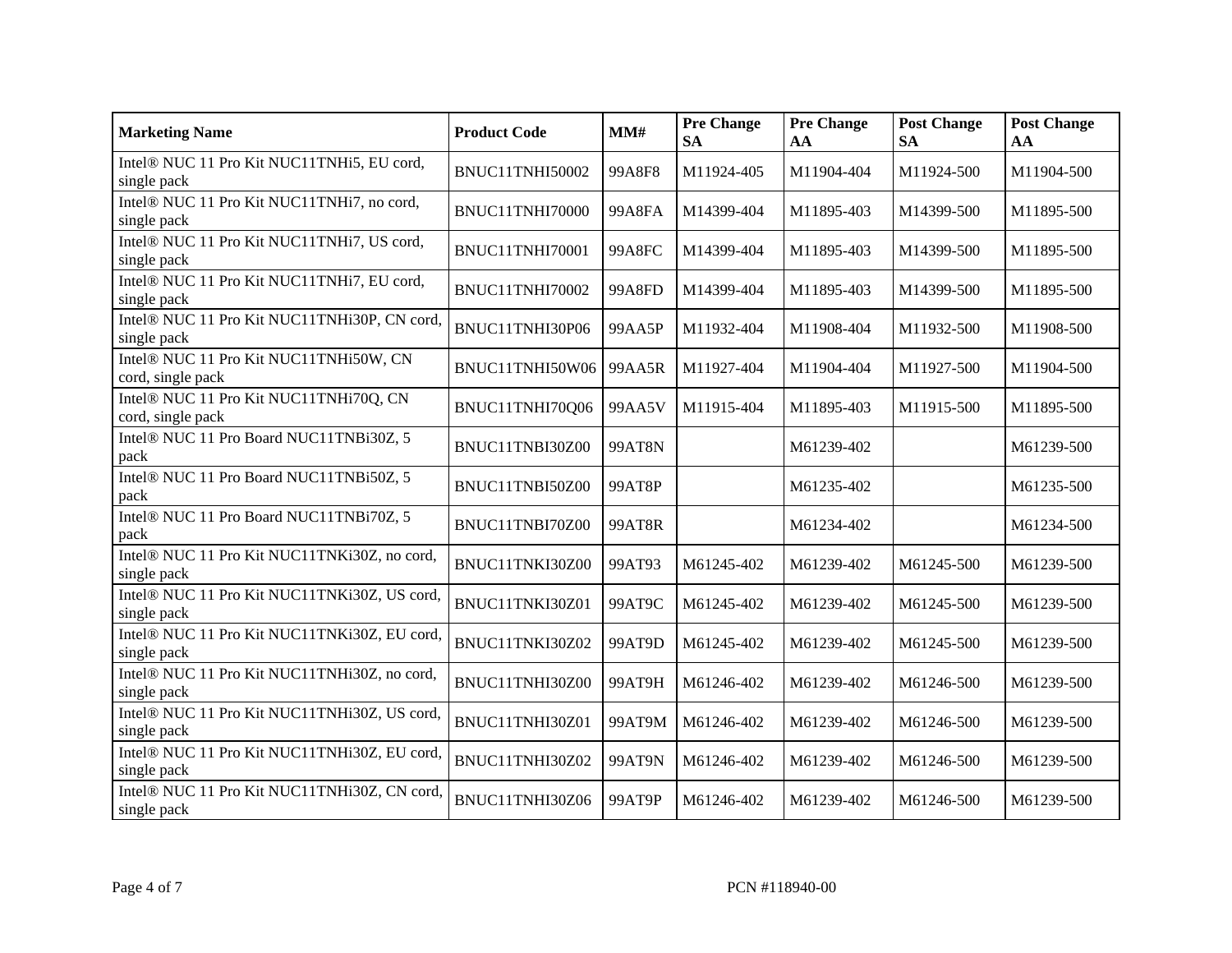| <b>Marketing Name</b>                                       | <b>Product Code</b> | MM#           | <b>Pre Change</b><br><b>SA</b> | <b>Pre Change</b><br>AA | <b>Post Change</b><br><b>SA</b> | <b>Post Change</b><br>AA |
|-------------------------------------------------------------|---------------------|---------------|--------------------------------|-------------------------|---------------------------------|--------------------------|
| Intel® NUC 11 Pro Kit NUC11TNKi50Z, no cord,<br>single pack | BNUC11TNKI50Z00     | 99AT9R        | M61243-402                     | M61235-402              | M61243-500                      | M61235-500               |
| Intel® NUC 11 Pro Kit NUC11TNKi50Z, US cord,<br>single pack | BNUC11TNKI50Z01     | 99ATA1        | M61243-402                     | M61235-402              | M61243-500                      | M61235-500               |
| Intel® NUC 11 Pro Kit NUC11TNKi50Z, EU cord,<br>single pack | BNUC11TNKI50Z02     | 99ATA3        | M61243-402                     | M61235-402              | M61243-500                      | M61235-500               |
| Intel® NUC 11 Pro Kit NUC11TNHi50Z, no cord,<br>single pack | BNUC11TNHI50Z00     | <b>99ATA4</b> | M61244-402                     | M61235-402              | M61244-500                      | M61235-500               |
| Intel® NUC 11 Pro Kit NUC11TNHi50Z, US cord,<br>single pack | BNUC11TNHI50Z01     | <b>99ATA7</b> | M61244-402                     | M61235-402              | M61244-500                      | M61235-500               |
| Intel® NUC 11 Pro Kit NUC11TNHi50Z, EU cord,<br>single pack | BNUC11TNHI50Z02     | 99ATAC        | M61244-402                     | M61235-402              | M61244-500                      | M61235-500               |
| Intel® NUC 11 Pro Kit NUC11TNHi50Z, CN cord,<br>single pack | BNUC11TNHI50Z06     | 99ATAM        | M61244-402                     | M61235-402              | M61244-500                      | M61235-500               |
| Intel® NUC 11 Pro Kit NUC11TNKi70Z, no cord,<br>single pack | BNUC11TNKI70Z00     | 99ATAN        | M61240-402                     | M61234-402              | M61240-500                      | M61234-500               |
| Intel® NUC 11 Pro Kit NUC11TNKi70Z, US cord,<br>single pack | BNUC11TNKI70Z01     | 99ATAP        | M61240-402                     | M61234-402              | M61240-500                      | M61234-500               |
| Intel® NUC 11 Pro Kit NUC11TNKi70Z, EU cord,<br>single pack | BNUC11TNKI70Z02     | 99ATAR        | M61240-402                     | M61234-402              | M61240-500                      | M61234-500               |
| Intel® NUC 11 Pro Kit NUC11TNHi70Z, no cord,<br>single pack | BNUC11TNHI70Z00     | 99ATAW        | M61242-402                     | M61234-402              | M61242-500                      | M61234-500               |
| Intel® NUC 11 Pro Kit NUC11TNHi70Z, US cord,<br>single pack | BNUC11TNHI70Z01     | 99ATAX        | M61242-402                     | M61234-402              | M61242-500                      | M61234-500               |
| Intel® NUC 11 Pro Kit NUC11TNHi70Z, EU cord,<br>single pack | BNUC11TNHI70Z02     | 99ATAZ        | M61242-402                     | M61234-402              | M61242-500                      | M61234-500               |
| Intel® NUC 11 Pro Kit NUC11TNHi70Z, CN cord,<br>single pack | BNUC11TNHI70Z06     | 99ATC0        | M61242-402                     | M61234-402              | M61242-500                      | M61234-500               |
| Intel® NUC 11 Pro Kit NUC11TNKv50Z, no cord,<br>single pack | BNUC11TNKV50Z00     | 99AVJ4        | M64200-402                     | M64202-402              | M64200-500                      | M64202-500               |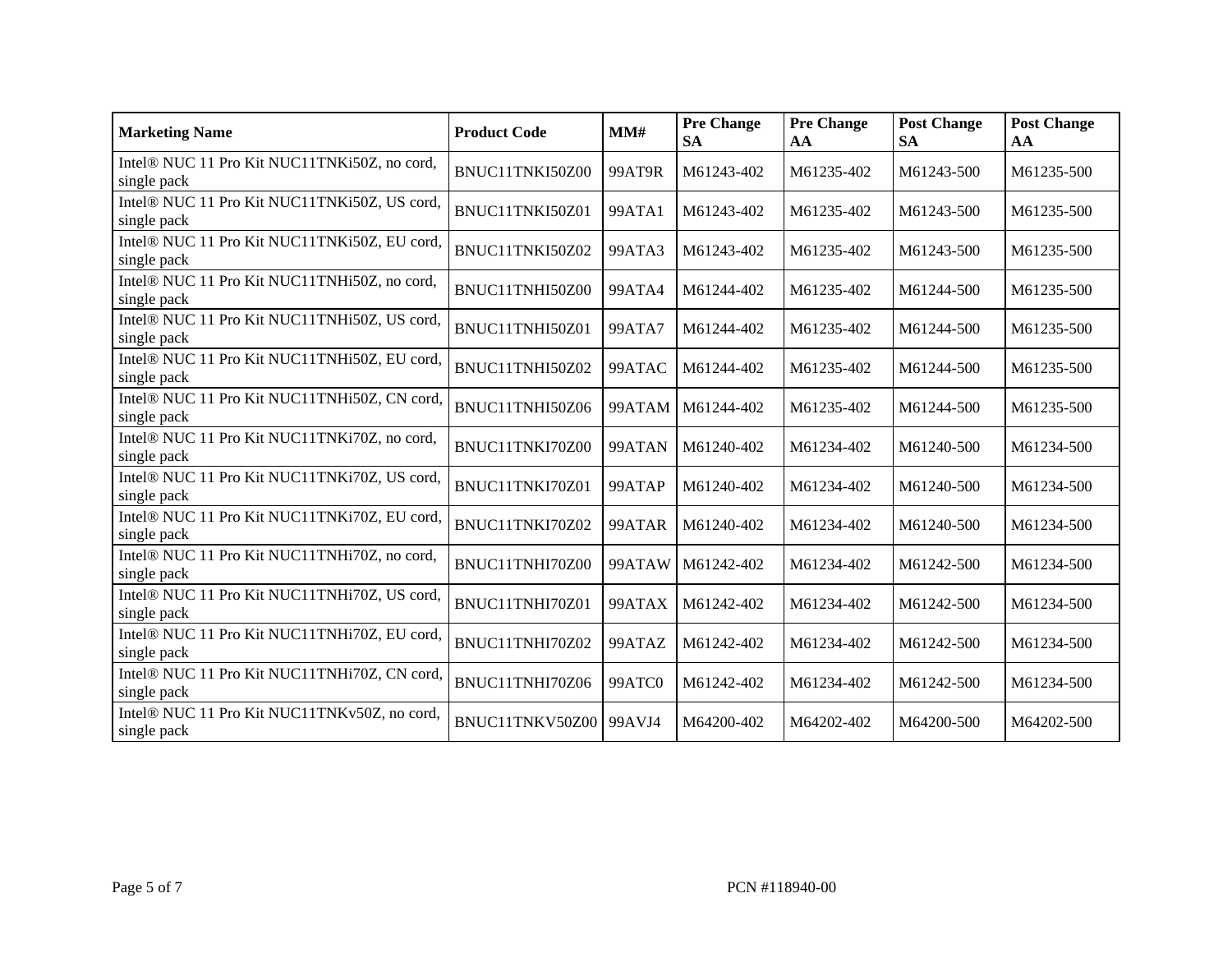### **PCN Revision History:**

**Date of Revision: Revision Number: Reason:**

March 07, 2022 00 00 Originally Published PCN